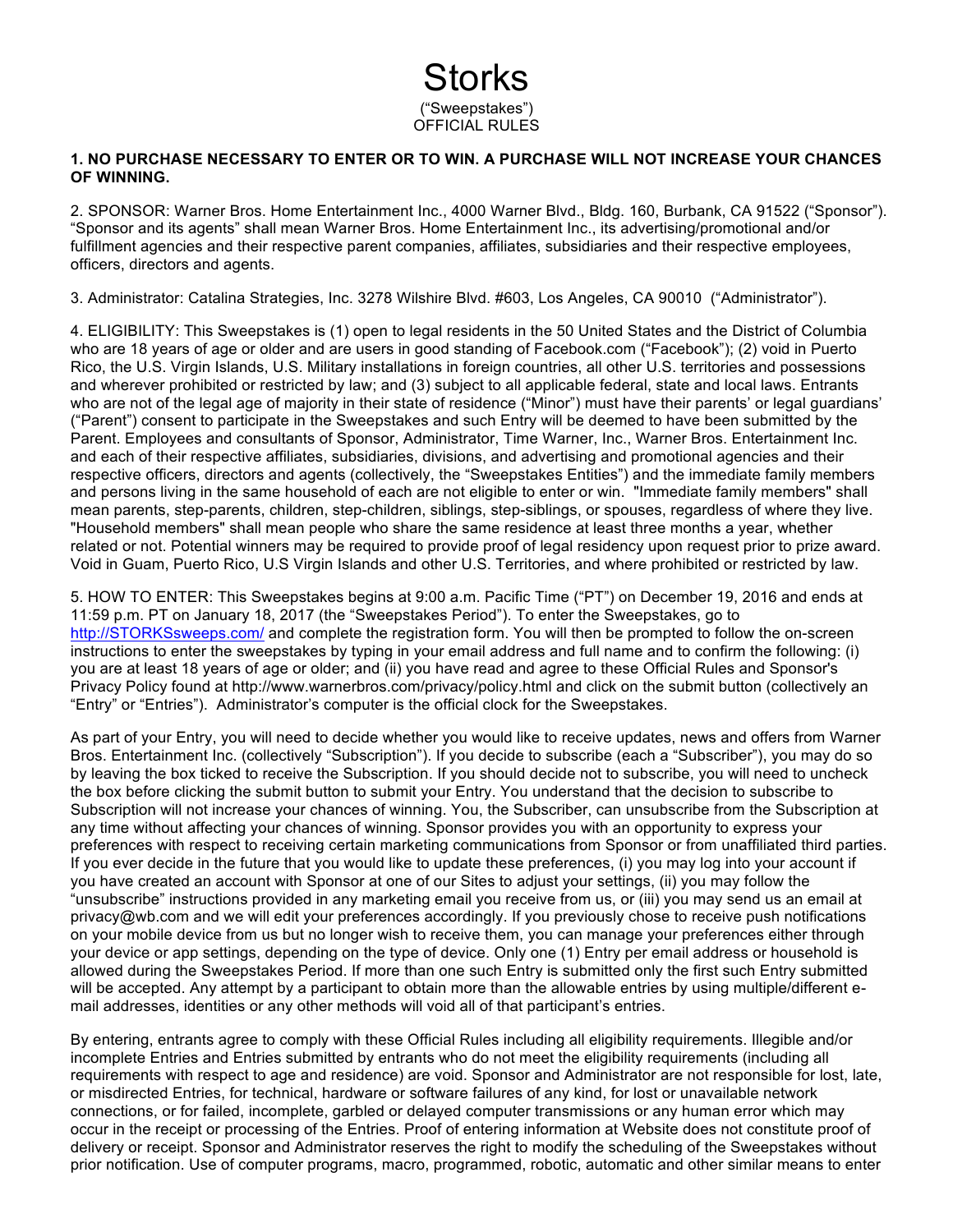the Sweepstakes is prohibited and may result in the disqualification of the entrant. In the event of a dispute regarding the identity of the person submitting an Entry, the Entry will be deemed to be submitted by the person in whose name the e-mail account is registered on the date the Entry is submitted. All Entries become the sole property of the Sponsor and will not be acknowledged or returned.

6. POTENTIAL WINNER SELECTION AND NOTIFICATION: Potential winners will be selected in a random drawing on or about August 22, 2016 by Administrator or its designee whose decisions (along with those of Sponsor) are final and binding on all matters relating to the Sweepstakes ("Potential Winners"). Entrants need not be present to win. Each Potential Winner will be notified by e-mail ("Prize Notification") and (or their parent or legal guardian if Potential Winner is an eligible minor) must provide by e-mail within five (5) calendar days of the date of the Prize Notification (the "Deadline"), his/her full name and a mailing address ("Mailing Information") where Administrator can send the Prize. The mailing address must be a street address (no P.O. boxes). If a Potential Winner does not provide the Mailing Information in response to the Prize Notification by the Deadline, he/she will be disqualified and an alternate Potential Winner will be selected from all eligible entries received for the original drawing. Potential Winner may be required to complete, sign, and return to Administrator, an Affidavit of Eligibility and Liability/Publicity Release (or their Parent if Potential Winner is a Minor). Once Administrator receives a Potential Winner's Mailing Information and if required by Administrator, a completed and signed Affidavit of Eligibility and Liability/Publicity Release, Administrator shall declare that Potential Winner is a winner ("Winner"). Return of any Prize Notification or Prize will result in disqualification, an alternate Potential Winner will be selected from all eligible entries received for the original drawing, and Administrator shall repeat the winner selection and notification procedures set forth in this Section 5 until a qualified Winner has been selected.

## 7. PRIZES AND ODDS OF WINNING:

Grand Prize: One (1) Grand Prize winner will receive a \$500 VISA Gift Card and a Blu-rayTM Combo Pack of *Storks*. The approximate combined value of the Grand Prizes is five hundred thirty-five dollars and ninety-nine cents (\$535.99).

Runner-Up Prizing: Thirty (30) runner-up winners shall also each receive *Storks* on Digital HD. Approximate Retail Value of each runner up prize is: nineteen dollars and ninety-nine cents (\$19.99). The approximate combined Retail Value of the thirty (30) runner-up prizes is six hundred dollars (\$600.00).

Odds of winning depend on the number of eligible Entries received. Each Entry will have an equal chance of winning.

8. PRIZE CONDITIONS: Selection and specifics of all prizes (each a "Prize" or collectively, the "Prizes") will be determined in the Sponsor's sole discretion. All Prizes are subject to availability. No cash redemption or prize substitution allowed, except by the Sponsor, who reserves the right in its sole discretion to substitute cash value or another prize it believes is of equal or greater value. All Prizes are non-transferable. Odds of winning depend on the number of eligible Entries received. Each Entry will have an equal chance of winning. There is a limit of one Prize per person. All Prizes are awarded "AS IS" and without WARRANTY OF ANY KIND, express or implied (including without limitation, any implied warranty of merchantability or fitness for a particular purpose). Acceptance, participation in and/or use of the Prize are at Winner's sole risk and Sponsor and Administrator is not responsible for any damages whatsoever, including special, indirect, or consequential damages, arising out of or in connection with the use and/or misuse of any such prize.

9. TAXES AND COSTS RELATED TO THE PRIZE: All applicable taxes, including all federal, state, local and other taxes and any license, destination and delivery charges are the sole responsibility of each Winner. Winners may be issued a 1099 tax form for the ARV of their Prizes. Any additional expenses not included in the Prizes are the sole responsibility of the Winner.

10. GENERAL CONDITIONS: By participating in this Sweepstakes, participants agree: (a) to be bound by these Official Rules, the decisions of the judges, and the Warner Bros. Privacy Policy

(http://www.warnerbros.com/#/page=privacy-policy); (b) to release and hold harmless Sponsor and Administrator, Facebook, Inc. and the Sweepstakes Entities and their respective agents from any and all claims, demands, damages, losses, liabilities, costs or expenses caused by, arising out of, or related to their participation in the Sweepstakes and/or their participation in any Prize-related activities (including, without limitation, any property loss, damage, personal injury or death caused to any person(s)); and (c) to be contacted by Sponsor and Administrator via e-mail. By accepting the Prizes, Winners (or if a Winner is an eligible minor as defined in his/her state of residence, his/her parent/legal guardian) consents to the use of the Winner's name and/or likeness (including his/her voice, biographical information, city and state of residence, statements, and/or photograph(s)) for advertising and promotional purposes without additional compensation (except if Winner is a resident of TN or where prohibited by law). Sponsor reserves the right to make changes or additions to these Official Rules and/or extend the dates of this Sweepstakes for any